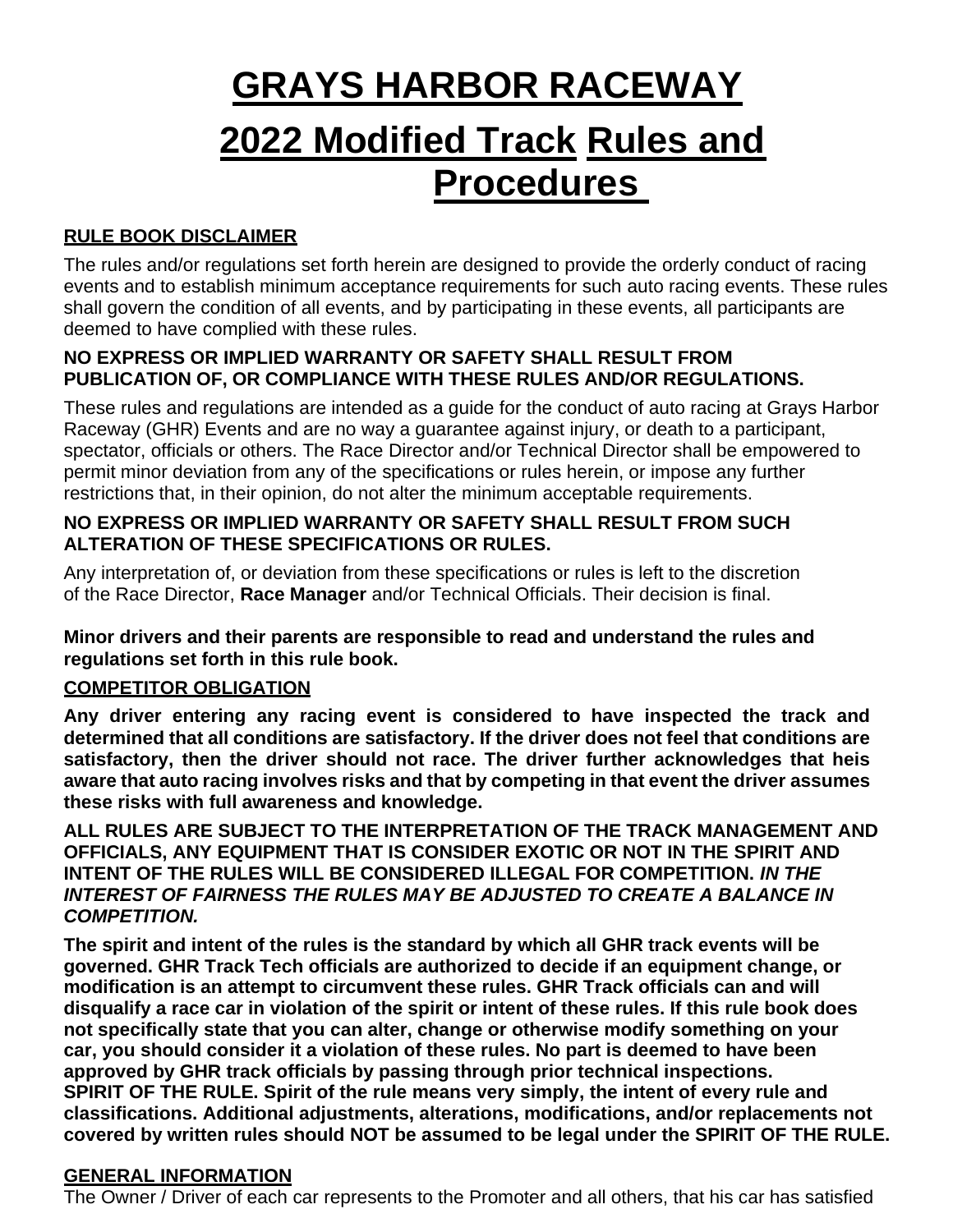all applicable rules, including but not limited to safety rules, whenever such Driver participated in any warm-up, practice or competitive laps. The Owner /Driver of each car is also completely responsible for ALL actions of Crew Members, Sponsors, or all else **associated with their team**. If you have any complaints, disputes, problems, or questions, only the Driver and/or Car Owner, or a designated team representative may approach and Official, in a civil manner to resolve the situation.

*All participants are expected to take pride in being part of Grays Harbor Raceway's weekly program. Auto racing entertainment is what we have to offer and we will not tolerate the lack of professional attitude, conduct or appearance of car, driver crew or others involved.*

Any prohibited or illegal part found may become the property of Grays Harbor Raceway.

Burden of proof for all construction, safety and legality rules will be the responsibility of the driver and/or car owner.

These rules are a guidelines. Contact the Race Director / Technical Officials for questions about your racecar.

These rules are intended to create an inexpensive class of racing that is equally competitive and affordable for all participants with Grays Harbor Raceway.

Rules may be subject to change at any time in order to ensure a safe competitive level of competition.

## **ELIGIBILITY**

**1.**

All drivers should be at least **sixteen (16)** years of age. **Drivers under age 16 with prior experience may request a variance.** Must follow the age RECOMMENDED REQUIREMENTS as HIGHLY RECOMMENDED by our INSURANCE COMPANY prior to participating at Grays Harbor Raceway and must be approved prior to entering any event. Refer to the age guidelines on our website and follow the request procedures in advance.

**All Drivers age of 16 AND17** must follow the age RECOMMENDED REQUIREMENTS as HIGHLY RECOMMENDED by our INSURANCE COMPANY prior to participating at Grays Harbor Raceway and must be approved prior to entering any event. Refer to the age guidelines on our website and follow the request procedures in advance.

Individuals **under the age of eighteen (18)** must have a **signed**, minor release consent form from **parent** or legal guardian on a form supplied by Grays Harbor Raceway, and signed in front of staff to enter the restricted area.

**2.** Releases signed by individuals under 21 years of age are not valid in the State of Washington.

**3.** All Modified drivers, must be registered members of track/Grays Harbro Raceway in good standing.

**4.** All entrants must have a valid event pit pass. **ENTRANTS MUST WEAR THEIR PIT BAND AT ALL TIMES.**

# **PROTEST, APPEALS AND COMPLAINTS**

**1.** All manner in which protests and appeals must be made in the Modified Division, shall be governed by this rulebook. Any protests, disputes, questions, or problems must be directed, **by the Driver or the registered Car Owner to the Race Director/**Race Official in the pits**.**

**2.** Protests, as to an official decision, must be submitted in writing, by the Driver or registered Car Owner to the **Race Director/** Race Official in the pits within 15 minutes of the checkered being levied. Only a Driver or registered Car Owner in the same class and event may submit a protest. **3.** If a current member who is a competitor believes that another competitor has or will obtain a significant unfair advantage by some action that the member believes is in violation of the rules, the member may protest such action to the Grays Harbor Raceway Race Director/ Race Official in the pits. The protest must be made in writing by the competitor (or Car Owner) within fifteen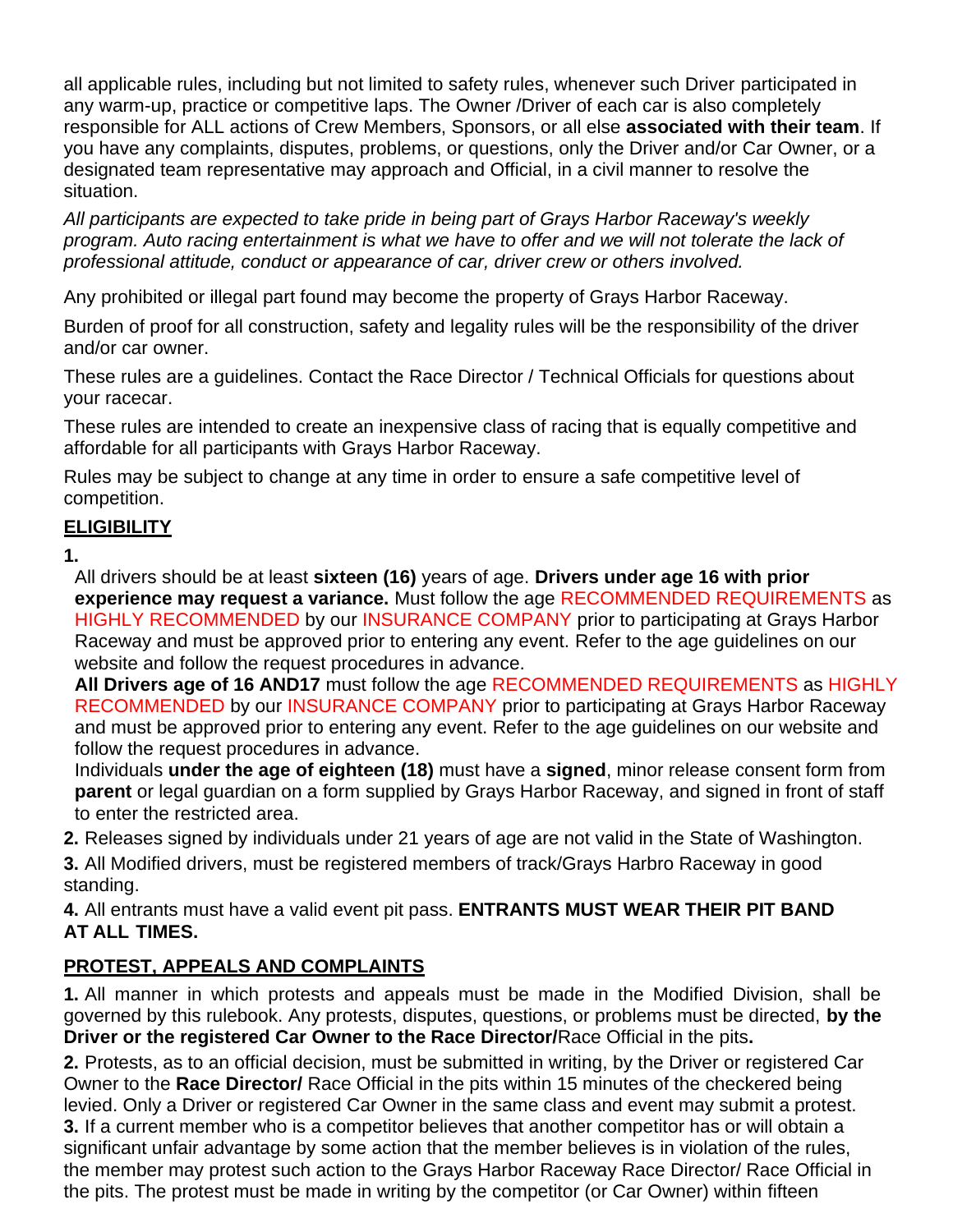minutes after the checkered flag is displayed signifying the completion of the race. Each separate protest shall be accompanied by a cash \$1000.00 protest fee. The Race Director and/or Technical Director shall decide whether the matter is protest-able, and if so shall decide the protest as promptly as possible, and shall inform the parties to the protest of the decision. A decision that thematter is not protest-able is final and non- appeal able.

In deciding the protest, Grays Harbor Raceway Officials may take whatever action deemed appropriate to further the interests of fairness and finality in competition results. Such action includes,

but is not limited to, revising the official race results, imposing penalties (disqualification's, suspension, fines, and/or loss of finishing position(s) in the event), awarding or subtracting of points, or taking no action. Their decision is final. If the protest is allowed, the money will be reimbursed to the person protesting, less \$100.00 for chassis or \$250.00 for the engine, for administrative fees. If the protest is disallowed, the money will go to the person being protested, less \$100.00 for chassis or \$250.00 for the engine, for administrative fees.

## **TRACK RULES**

**1.** It is the responsibility of each race team to have in their possession, a current set of rules for the division that they are participating in. Protesting party must have a current set of rules outlining the provision of the protest.

**2.** The **Race Director/Race Officials** will be the sole **authority** in the pits. The **Race Manager with the assistance for the Race Director** will be in charge of on-track competition. The Technical Director **with the assistance of the Race Director** will enforce all tech legality and protests.

**3. Management** will establish the race event procedures; starting positions, length, frequency and administration of all events and programs. When their decision is rendered, that decision will be final and binding. The race may be shortened due to time allotted or weather conditions and once the race has passed the half waypoint, it will be an official race.

**4.** Any complaints, disputes, questions, or problems must be directed, **by the Driver or registered Car Owner**, to the Race Director/Race Official in the pits immediately following the event.

**5.** When asked to remove a part or tear down for tech inspection and you refuse, you are subject to a fine, probation, disqualification, and/or suspension.

**6. Protests, complaints, disputes, or problems, will be handled in the pits at the completion of that race or completion of the nights racing events if possible by the Race Director. Complaints are not to be made to the scorers or announcers. Any driver, car owner, crew member or family member who goes to the scoring tower at any time to dispute a call will result in the driver and/or car owner of the car being fined and or suspended.**

**7.** Any Driver stopping on the racing surface to argue with an Official, in regards to an officials decision, will be automatically sent to the rear of the field or disqualified from the event the Race Director will have the final authority

**8.** Any Driver or Crew Member who is injured or involved in an accident must submit to a check by the medical attendants. Any Driver involved in a serious accident will not enter or re-enter a race until approval to do so is given by Officials and medical attendants.

## **9. Driver's meeting is mandatory. Driver must attend;**

# **10.** Packing the Track

All persons packing the track must sign in at the pit gate as a driver. All persons packing the track must wear all appropriate safety gear and follow packingdirections from track workers. Anytime a car is on the track the driver must maintain a minimum 3' (36 inches) between the car and any track worker or official.

**11.** Radios are **NOT** allowed in the Modified division. Raceceivers are mandatory in the Modified division. **All cars must run a transponder.**

**12.** Permission must be obtained from the Race Director before entering the track, other than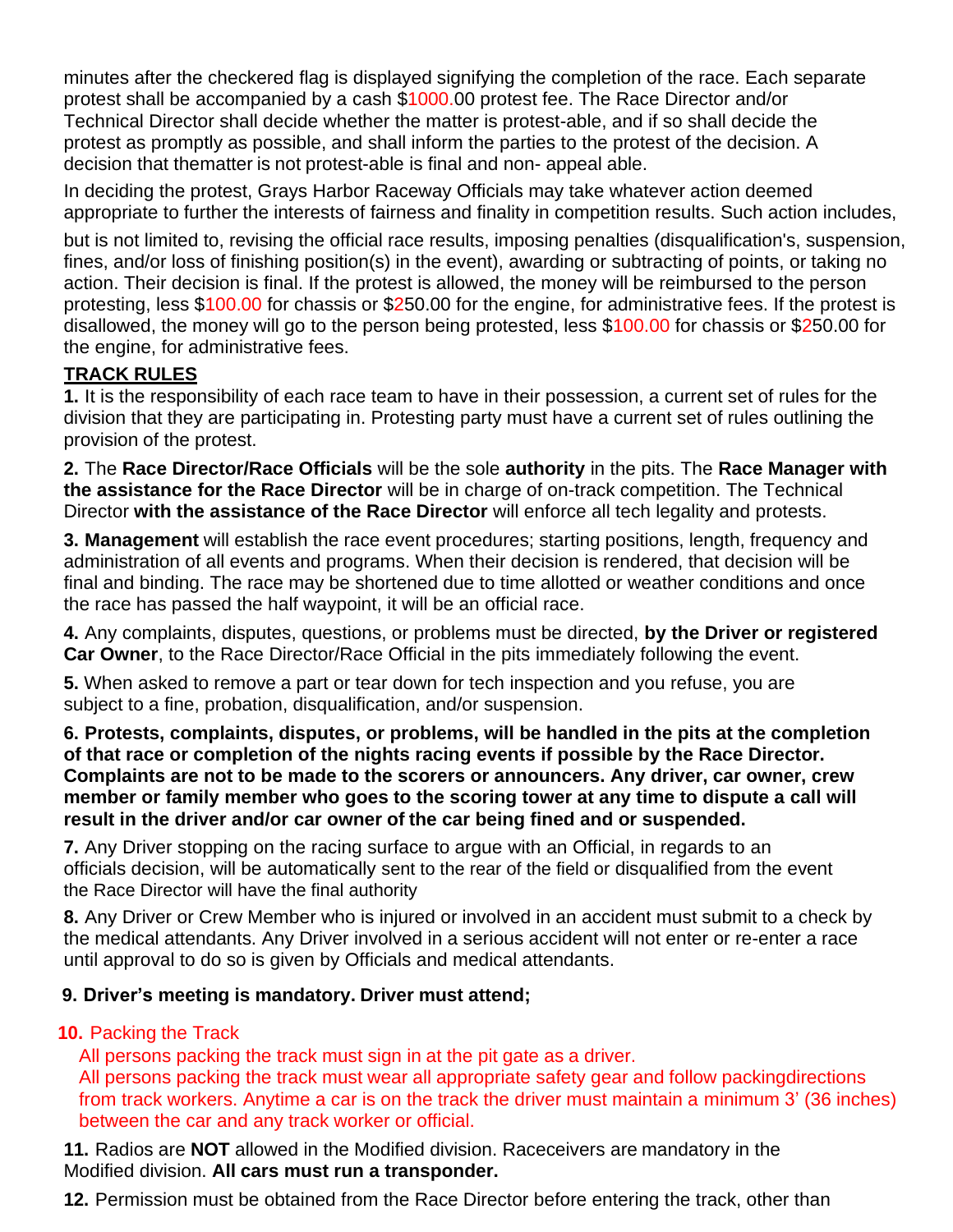the designated practice or race time may be taken. **It is the car owner / drivers responsibility to make sure that their car is legal and meets all safety standards. It is not the management's responsibility other than at post race inspections.**

**13.** Any unauthorized persons entering onto the racing surface during race conditions will result in a disqualification, penalty, fine, or suspension, to the person and affiliated Driver.

**14.** No personal cars or vehicles in the pit area.

**15.** One person should remain with the race car at all times.

**16.** All Rookie drivers must start at the back of all events for the first two weeks of racing **or until deemed by race management to be capable of starting in his/hers earned position**. Rookies must have a rookie ribbon on the back of the car.

**17.** Unsportsmanlike conduct by drivers will not be tolerated. An appropriate penalty will be issued.

**18.** Verbal or physical abuse of any Race Official, Management or anyone will not be tolerated. May be subject to Minimum one week suspension, fine or both.

**19.** Any competitor or Crew Member who participated in a fight **or verbal bullying** in the pits, or on the race track, or on the premises, may be subject to a minimum of \$500.00 fine, suspension, and/or loss of points and positions in the event.

**20.** Any competitor or Crew Member, who has a pit band, who is **under the influence** of any alcoholic beverage, drugs or is otherwise under the influence **of any controlled substances** will result in disqualification and a possibly a minimum fine of \$500.00 along with a suspension..

**21. Prescription Drugs** Any participant using over the counter medication or medication prescribed to them by a physician that may restrict or impair their ability to perform a task should not attempt to perform the task

**22.** Any competing car, whose **speed has been reduc**ed to the point where it could cause a safety problem, may be removed **from the racing surface at t**he option of the Race Manager.

#### **23. If at the conclusion of the season 2 or more drivers and / or car owners are tied in points they will be awarded equally for the tied position.**

**24. ROOKIE OF THE YEAR:** If you are competing for Rookie of The Year, you must not have competed in more than five (5) races in your division and/or an upper division, in any year prior.

**25.** Any car continuously unable to start under its own power may be liable for a penalty or disqualification from the event or from the complete program.

**26.** Any Driver or Crew that does not take their car to the line-up grid, when requested by the Officials, may be required to start at the back of the line-up for that event.

**27.** If a car is dead on the track, when racing is in progress, the Driver must stay in the car with seat belts fastened until the race is stopped, except in case of a fire or rollover. Failure to comply may result in a penalty, disqualification, and/or suspension.

**28.** No racecars will be allowed on the track until the track has been opened for official practice or racing.

**29.** No persons allowed to ride on the outside of a racecar, tow vehicle or trailer at any time. **30. Car Owner and Driver are Responsible for**

**WASTE OIL:** MUST BE PLACED IN THE WASTE OIL BARRELS AT THE DESIGNATED WASTE OIL AREA**.** FAILURE TO DO THIS WILL RESULT IN A MINIMUM FINE OF \$200.00 **TIRES:** TAKE THEM WITH YOU, DO NOT LEAVE THEM AT THE TRACK OR FAIRGROUNDS. FAILURE TO DO THIS WILL RESULT IN MINIMUM FINE OF \$200.00 **GARBAGE:** IN YOUR PIT AREA, CLEAN UP YOUR AREA AND USE THE TRASH CANS AVAILABLE THROUGHOUT THE PIT AREA.

**31.** No speeding in the pits. You must use caution while driving in the pit area or you will be subject to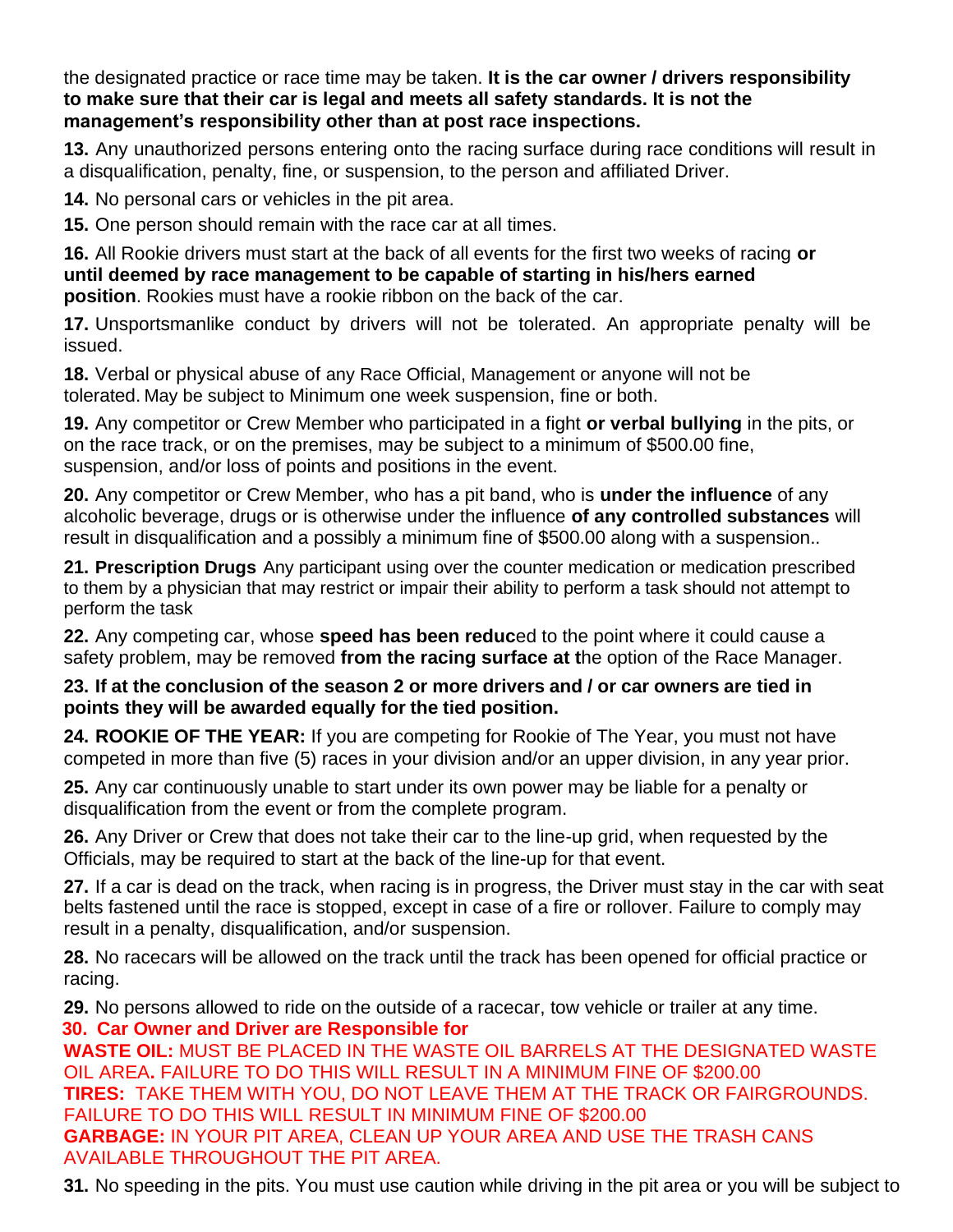a fine or suspension. No erratic driving.

**32.** Per the GHR track insurance company, quads will be limited to Sprint Car Teams ONLY, with restrictions. One quad per team and the quad must come with the team not in a separate vehicle. **Maximum** speed limit of **10** mph at all times. It is the drivers / owner responsibility to adhere to the Manufactures operational and safety standards when operating an ATV or quad type vehicle. Failure to comply may result in a fine and/or loss of privilege.

**33.** No firearms allowed in the pit area.

## **FIRE CONTROL**

**1.** It is recommended that teams have in the rear of their transporter an easily accessible fire extinguisher of at least 2.5 gal FFF or equivalent.

# **FLAGS**

**1. ORIGINAL START:** You must take the original Green Flag at the start of the main event in order to compete in that main event. If you come out once the race has started, you will be **disqualified**. Exception: Any qualified car that did not start at the original start of the event and was not replaced by an alternate car may join the event at the rear on the next race stoppage, provided the event has not exceeded 20% of said event at the discretion of the Race Director.

2. On the original start of any race, Drivers must stay double file nose to tail and may not pass until you cross the chalk line in turn four. If you pass before the chalk line, you will be penalized two positions at the next race stoppage or at the end of the race. There will be a white line in turn 4 to indicate where the race is started. Drivers on the front row of any race that deliberately jump a start may be put back a row.

**3.** On any start of a race, if a car drops out, the row will move up, **no criss crossing**.

**4. RE-STARTS:** All restarts will be double file behind the leader, the leader will set the pace. No passing until you pass the chalk line in turn four. If there are two (2) false restarts the Race Director may choose to go to a single file restart with a cone, at the discretion of the Race Director. If you pass before the chalk line, or the cone if single file restart or hit the cone, you will be penalized two positions at the next race stoppage or at the end of the race.

**5. GREEN FLAG:** On any start or re-start, you will always receive the green. If the Race **Manager** does not like the start, it will be yellow flagged and re-start the race. Drivers on the front row of any race that jump deliberately may be put back a row on the restart. at the discretion of the Race Director You must remain side by side until you pass the chalk line in turn four.

**6. WHITE FLAG:** The White flag indicates one lap remaining in the event. Should the race be stopped on the last lap, the re-start will consist of two (2) laps, a green flag, white and a checked.

**7. BLACK and WHITE CHECKERED FLAG:** A Checkered Flag will indicate the end of the event. If the leader receives the Checkered Flag and crosses the finish line the race will be scored complete. Cars crossing the finish line before the race stoppage will be scored accordingly, the remaining cars will be scored as they completed the previous lap. Cars involved in the stoppage will be scored last on their respective lap.

**8. YELLOW FLAG:** A yellow flag condition is considered a race stoppage. Cars will slow to a pre-race speed and maintain a single file line. Cars out of position will be advised by track officials **and/or over the Raceceiver frequency** where to line up.

8.1 If a **Pace Truck** is on the track, **no cars are allowed to pass it** without permission. Violators will be sent to the rear of the field or disqualified.

8.2 Cars entering the work area during a yellow flag condition, that complete the work before the race is ready to resume will be allowed to restart at the rear of the lineup. Lineup will be the order in which they return to the track.

**8.3** Cars involved in the race stoppage that go to the work area will be given the time it takes the pace truck to complete two laps past the flagman to make repairs. The laps begin when the last car involved arrives in the work area. Lineup will be the order in which they return to the track. **Cars not involved in the race stoppage that go to the work area will not get a two lap work**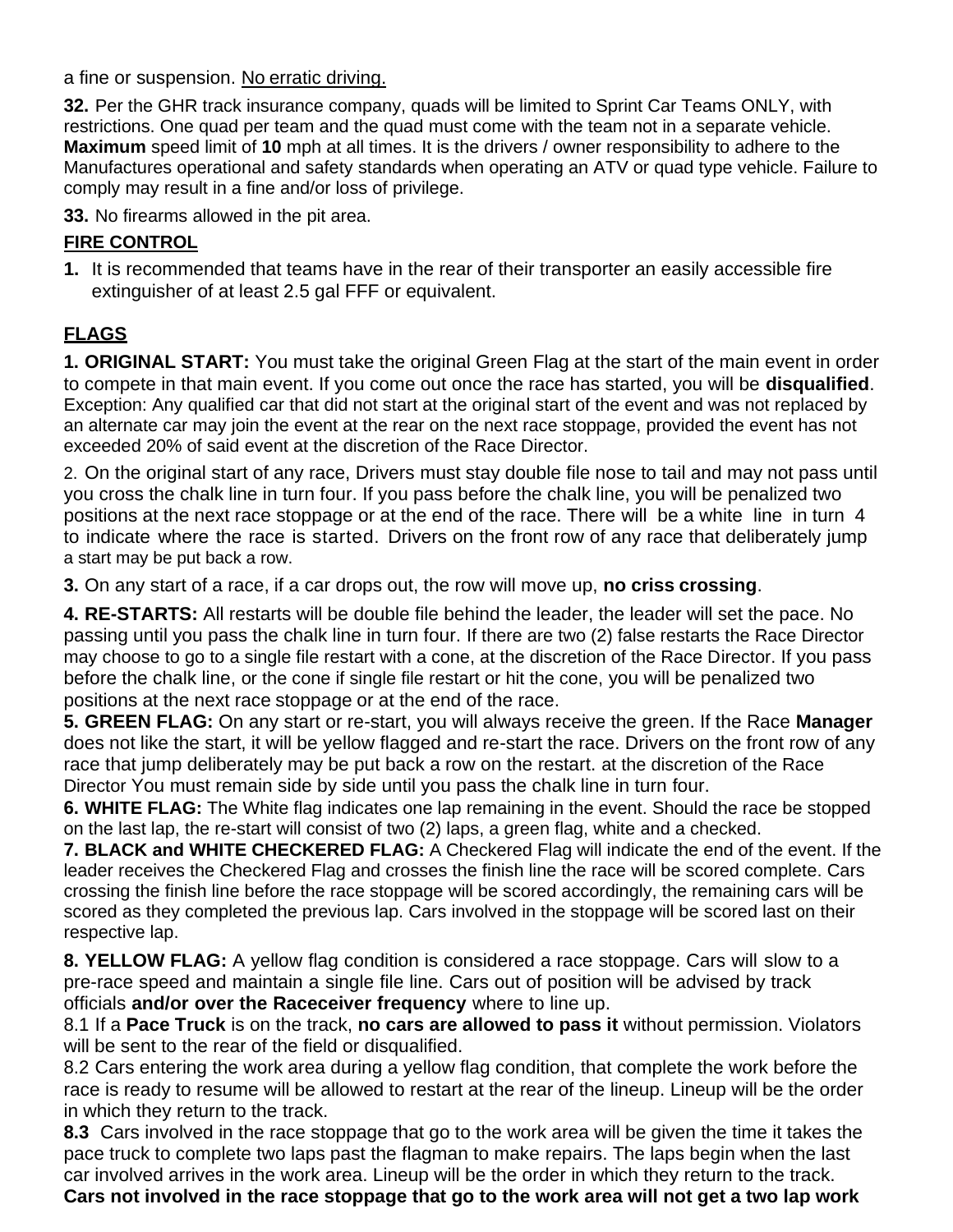#### **period. The race will resume when the lineup is correct. Any driver causing two yellow flags will be disqualified for that event.**

**9. RED FLAG:** Cars must come to a complete, safe stop. Drivers are not allowed **to move t**heir car off the track on a red flag. Drivers may exit the track, only by permission of an Official or when the track goes to a yellow condition. Failure to abide by this rule will result in a disqualification. On an **"Open Red"**, the crew may work on the car on the track. If a tire change is required, the car must go to the work area.

**10. BLACK FLAG:** Drivers receiving a black flag will leave the track immediately, failure you to do so will result in disqualification from that event.

#### 11. Blue Flag with a Yellow Stripe: If a driver receives a blue flag with a yellow stripe. It means hold **your grove leaders are coming up upon you.**

## **RACE PROCEDURES AND LINEUPS**

Race Procedures and Lineups will follow IMCA Procedures posted at IMCA.com

With the exceptions listed here. In the event there is a conflict between IMCA and Grays Harbor Raceway Rules and Procedures. Grays Harbor Raceway rules and procedures shall prevail.

**1. MAIN EVENT: Twenty (25) laps.** A maximum of **eighteen (18)** cars will start the A-Main. **Straight up by heat race finish before inversion is applied. Promoters option to add cars.**

**2. Cars that enter the work area with 5 laps or less remaining in the race (event) will not be given 2 lap wait period for repairs. When the lineup is correct the race will resume.**

**3. Lapped cars will be put in running order behind the lead lap cars when 5 laps or less remain.**

#### **4. On Mid-season the format will be a regular event format.**

**5. Championship night the top six (6) in car owner points will be locked into the 'A' main. They will line straight up by points, they will race a six lap scramble race. The finish determines the starting lineup for the main. All other cars will draw a pill and start straight up behind the top six.** If a "B" main is necessary, there will be heat races to determine the main event line up. Top 3 in the heats to the "A" main. "B" main lined straight up by heat finish's.

#### **6. Cars that enter the work area with 5 laps or less remaining in the race will not be given the 2 lap wait period for repairs. When the lineup is correct the race will resume.**

## **6.1 Lapped cars will be put in running order behind the lead lap cars when 5 laps or less remain.**

7. Switching car number and driver not permitted.

8. Each driver can enter only one car. No driver will be permitted to change cars after taking the green flag of his/her heat. An exception to this rule will be a two day race.

9. Race format and/or changes will be presented at the drivers meeting.

10. The lineup posted on the pit board shall be final. In the event of a car dropping out, the row will move straight forward.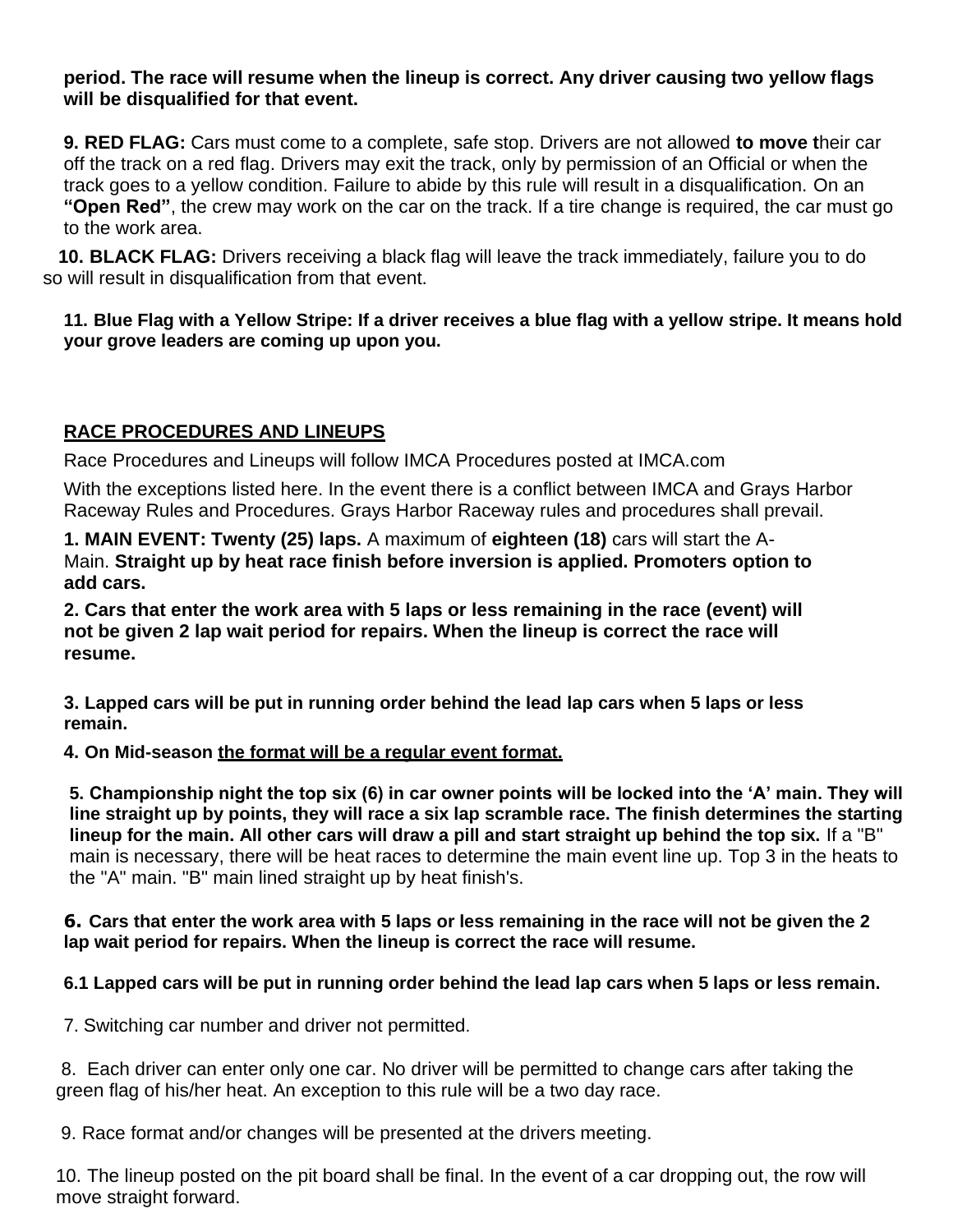11. The start will be official with the green flag. No passing the pace vehicle without permission. Violators will be sent to the rear of the field or the pit area.

12. A white line or Cone will be placed on the turn 4 area for all double file starts. A cone will be placed on the front stretch for single file restarts. All cars must remain in proper order until they pass the chalk line or cone. If the front row car or cars are out of position a yellow may be displayed, and a warning given to offender. Any further violation will result in the offender being placed a row back. Any other car not in proper position, in the Officials judgment, may be penalized a minimum of 2 positions for each position gained. This penalty will be imposed on the next race stoppage. If there is no race stoppage the penalty will be enforced at end of race.

13. Top three to tech in heats and mains.

#### **POINTS SYSTEM**

**Grays Harbor Raceway will follow IMCA point format. Refer to IMCA.com**

**Decisions of Grays Harbor Raceway Management and/or Officials are final and binding without exception.**

**Any part or equipment found during an inspection or any other time that does not meet applicable IMCA and Grays Harbor Raceway standards may be confiscated by GHR Tech Officials for further evaluation. Failing to not forfeit the part or parts may result in a fine, and/or loss of points and/or suspension.**

**Grays Harbor Raceway Officials reserve the right to make final decisions in the interpretation of any rules or race procedures at any time.**

**No equipment will be considered as having been approved by reason of passing through inspection, GHR Officials recommend that you carefully study the Grays Harbor Raceway rulebook in order to be familiar with all aspects of the rules, safety and racing. Follow the manufactures recommendations on all parts, safety components and gear.**

**If you are considering a part, modification or procedure not covered in these rules, contact Grays Harbor Raceway management before proceeding with any purchases or modifications.**

**If you have any questions regarding the rules set forth, contact the Grays Harbor Raceway management.**

**In keeping with Grays Harbor Raceway's commitment to maintaining proper balance in the competition arena, it may be necessary for Grays Harbor Raceway to make rule changes and/or rule modifications from time to time. Such changes are designed to enhance close competition.**

**EIRI: (Except in rare instances) Decisions of Track/Circle Motion Promotions, LLC's Officials are final and binding without exception. In some cases, track safety rules and procedures may take precedence over IMCA rules - any discrepancy between IMCA and track rules should be brought to the attention of Circle Motion Promotions, LLC management for clarification on the procedure followed. Any rule changes or clarifications of these Track Rules and Procedures during the course of the year will be amended at Grays Harbor Raceway website.**